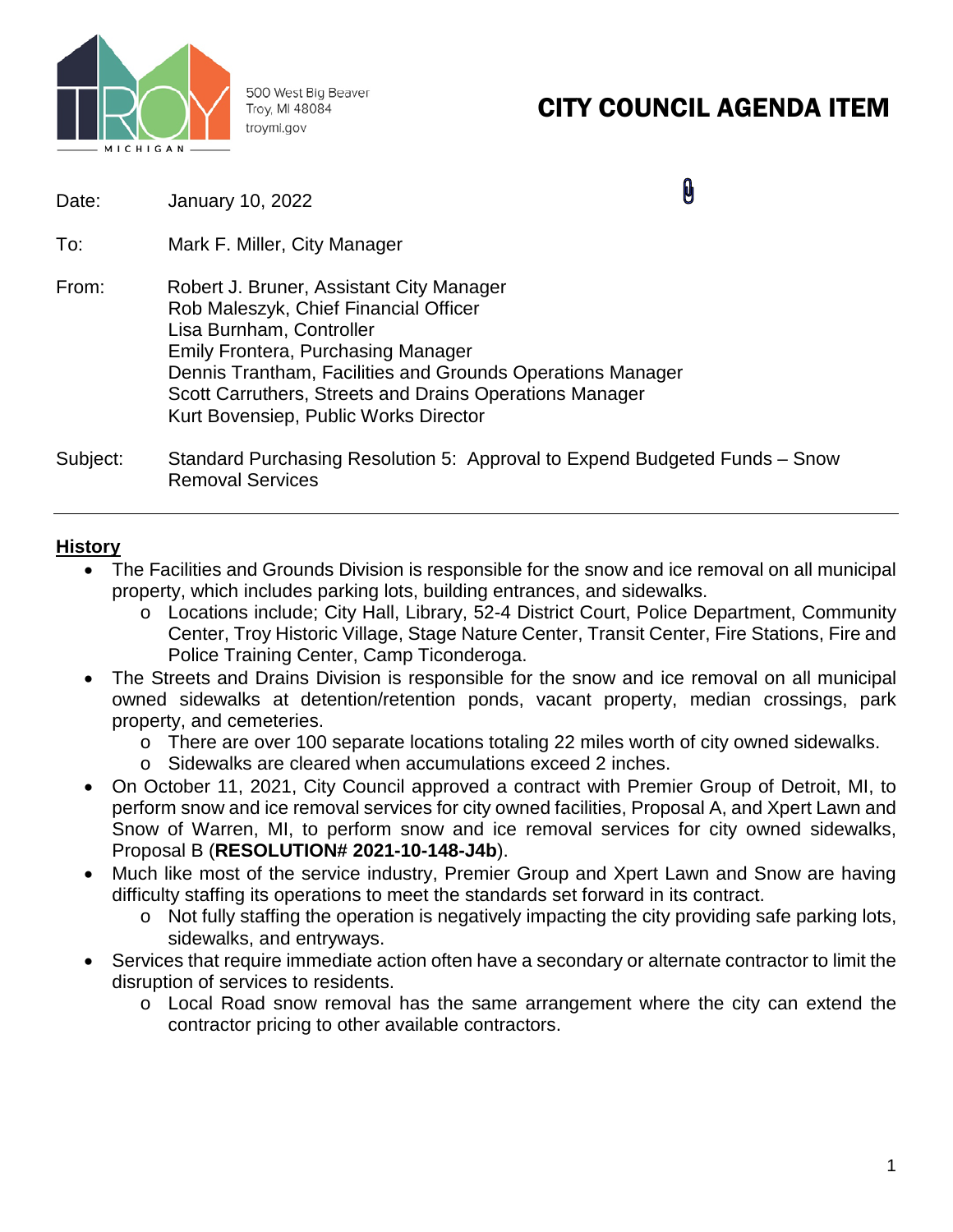

500 West Big Beaver Troy, MI 48084 troymi.gov

## CITY COUNCIL AGENDA ITEM

### **Purchasing**

On September 16, 2021, a bid opening was conducted as required by City Charter and Code for seasonal requirements of Snow Removal Services with an option to renew for two (2) additional seasons. The bid was posted on the Michigan Inter-governmental Trade Network (MITN) website; [www.mitn.info.](http://www.mitn.info/) Two (2) bid responses were received for City Owned Properties (Proposal A), three (3) bid responses were received for City Owned Sidewalks (Proposal B), and three (3) bid responses were received for Local Roads (Proposal C).

• Below is a detailed summary of potential vendors for the bid opportunity:

| <b>Companies notified via MITN</b>                | 212 | <b>MITN</b> provides a resourceful online platform to streamline the procurement                                                                       |
|---------------------------------------------------|-----|--------------------------------------------------------------------------------------------------------------------------------------------------------|
| Troy Companies notified via MITN                  |     | process, reduce costs, and make it easier and more transparent for vendors<br>to do business with the City of Troy.                                    |
| Troy Companies notified Active email Notification |     | Active MITN members with a current membership and paying annual dues<br>receive automatic electronic notification which allows instant access to Bids, |
| Troy Companies notified Active Free               |     | RFPS and Quote opportunities with the City.                                                                                                            |
| Companies that viewed the bid                     | 31  | Active MITN non-paying members are responsible to monitor and check<br>the MITN website for opportunities to do business with the City.                |
| Troy Companies that viewed the bid                |     | <b>Inactive MITN</b> member status can occur when a company does not renew<br>their account upon expiration. Inactive members cannot be notified of    |

City Council approved a contract with, *Premier Group of Detroit, MI* for Proposal A and *Xpert Lawn and Snow of Warren, MI* for Proposal B (**RESOLUTION# 2021-10-148-J4b**).

### **Financial**

Funds are budgeted and available for snow and ice removal services through the Public Works operating budgets for the Facilities and Grounds Division and Streets and Drains Division.

### **Recommendation**

City Management recommends the approval to allow City administration to extend the pricing established in Proposal A and Proposal B to other vendors for snow and ice removal on city owned facilities and grounds.